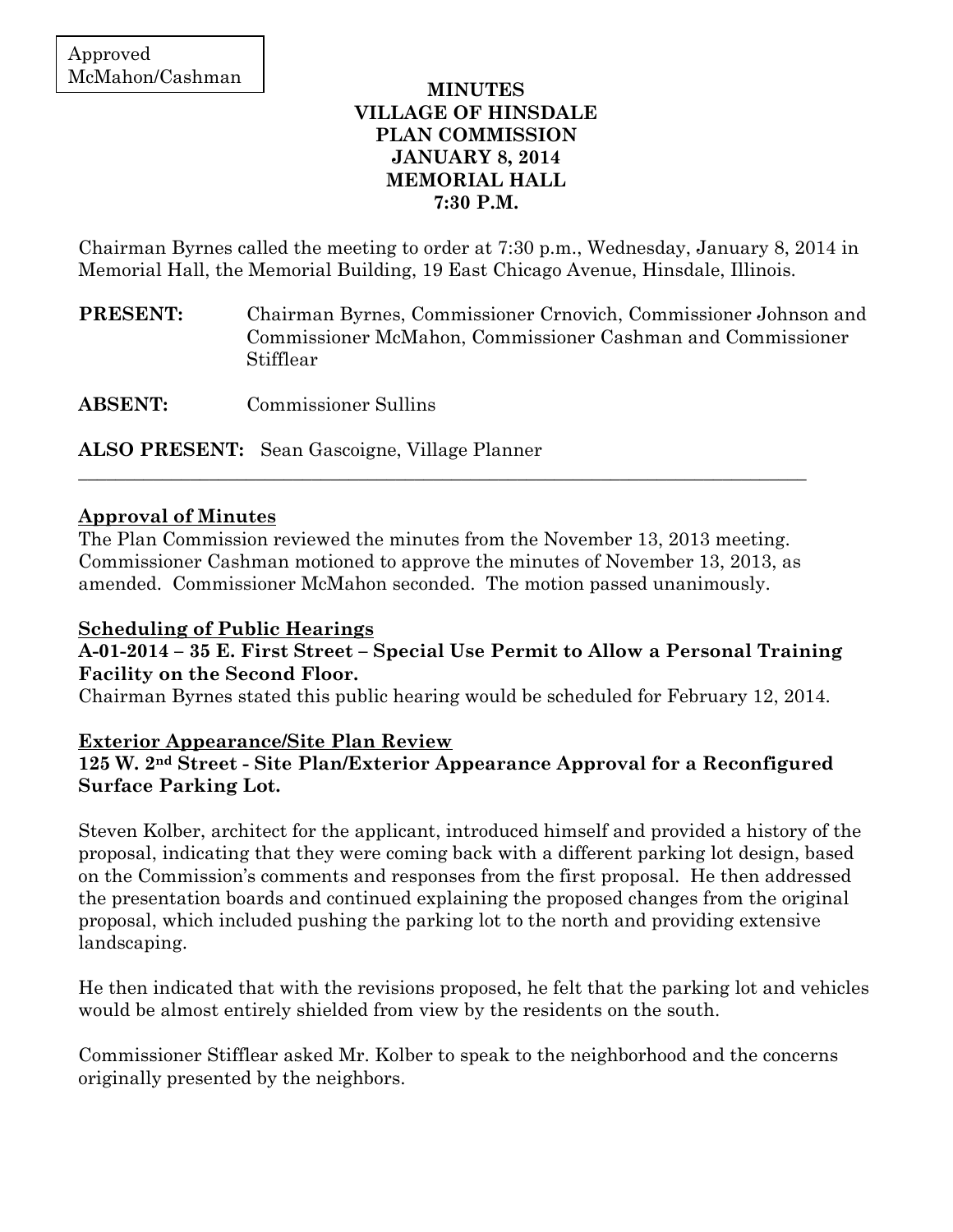#### **Plan Commission Minutes January 8, 2014**

General discussion ensued regarding the existing parking situation and how the new proposal would impact the neighbors to the south. He then indicated that he had reached out to the Police Chief regarding the suggestion to use street parking and they had received a response that he was not in favor of giving up any of those spaces.

General discussion ensued regarding existing street parking in the area.

Mr. Kolber explained the reasoning for his client's desire to have the additional parking and other feedback from the neighborhood.

Commissioner Crnovich expressed her concerns, which included the use of the drive aisle to the east of the property being cut off and used for tandem parking. She complemented the applicant on the proposed changes and their effort to minimize the Commission's original concerns, but still felt that the proposed driveway, as well as the concept of tandem parking along the east of the property, created too large of a negative impact to the residential component of the neighborhood and that she felt it was not in keeping with the intent of the O-1 District.

Chairman Byrnes appreciated Commissioner Crnovich's comments, but felt that the changes the applicant had made were a significant improvement to the area. He indicated that he also had concerns with the tandem parking area, but was happy with the other improvements.

Mr. Gascoigne indicated that the drive aisle was an existing condition but that based on the Commission's concerns, he would follow up with the Police Chief and the Village Attorney to get their thoughts regarding that portion of the request.

Chairman Byrnes expressed his thoughts and indicated that these challenges are typical any time you have office districts that abut residential.

Commissioner Stifflear offered his thoughts and indicated that given all of the street parking that had been identified and the fact that no parking is technically required, he felt that was sufficient and that a parking lot was not necessary. Especially considering that the code did not allow parking lots in the front or corner side yards.

Commissioner Crnovich suggested alternative solutions to the parking lot and general discussion ensued regarding the surrounding land uses and parking options. She then went on to discuss other concerns she had, including the location of the handicap space and the ability for someone to turn around.

Mr. Kolber confirmed that the proposed drive aisle width met the code which is designed to allow for someone to back out of the handicap spot and turn around in the parking lot.

Commissioner Cashman asked the applicant to identify where the required setback would fall on the existing site plan and general discussion ensued regarding the parking lot placement, in relationship to that setback.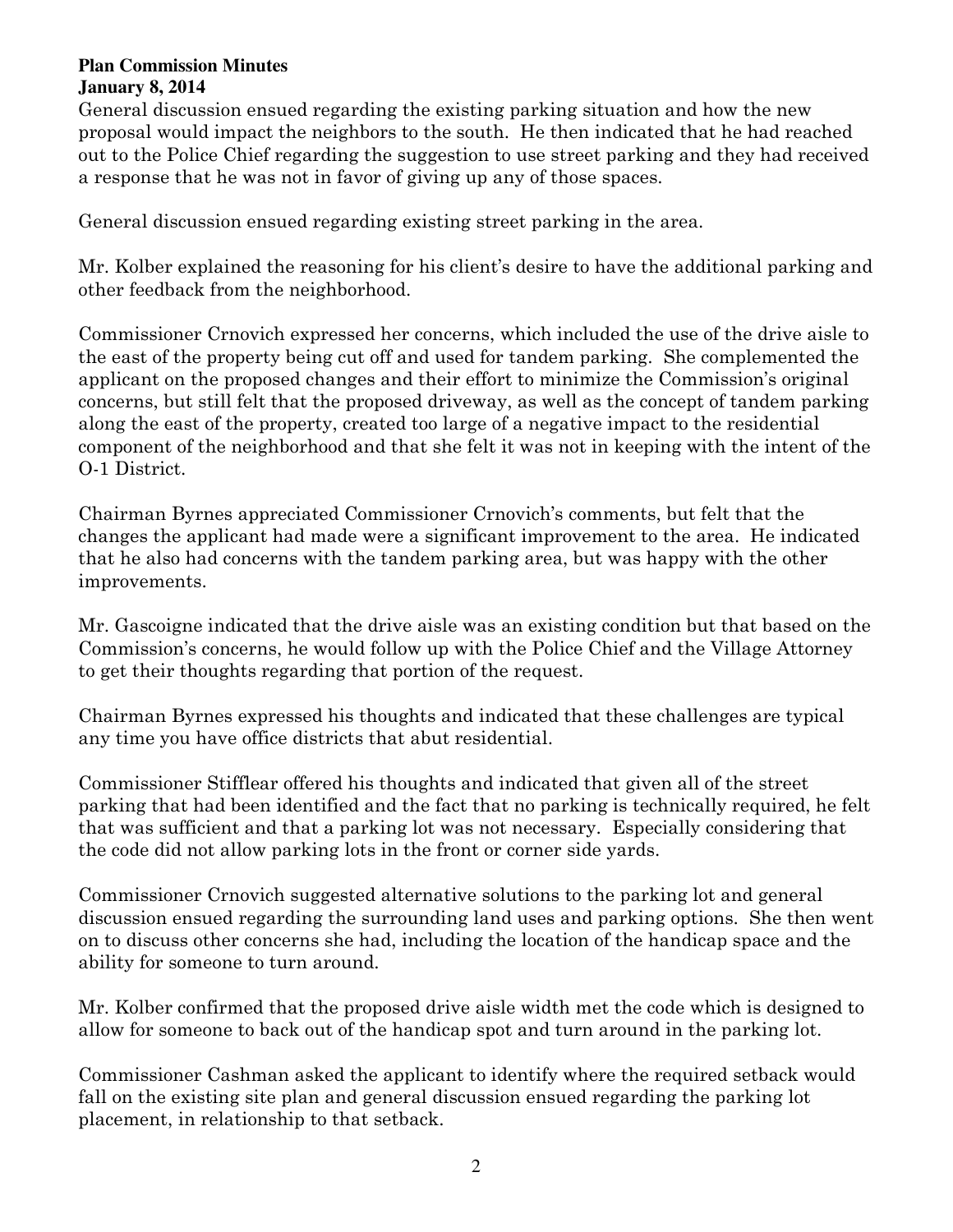#### **Plan Commission Minutes January 8, 2014**

Mr. Kolber explained his client's position and indicated that they were trying to find the best possible solution to accommodate his client's parking needs.

Commissioner Cashman expressed his concerns and could not see the benefit in providing 5 extra spots considering the impact to the neighborhood, the degree of variation being requested and the feedback the Commission had received regarding the proposal. He complemented the applicant for their effort, but indicated that he could not support it.

General discussion ensued regarding the potential impact to the neighbors and the general impact of parking lots in residential neighborhoods.

Commissioner Crnovich confirmed the variations and which requests would proceed to the Board.

Mr. Gascoigne indicated that he believed that the setback variations would be final at the Zoning Board, but that he thought the others would have to go onto the Board.

Chairman Byrnes appreciated the concerns regarding the parking lot in the corner side yard and questioned whether the Commission should be considering this aspect of the request since the Zoning Board will be considering this as part of their variation requests.

General discussion ensued and certain Commissioners felt that the standards set forth for site plan and exterior appearance approval, still allowed the Commission the ability to make a recommendation with regards to its location on the site.

Commissioner Cashman offered his final thoughts and indicated that he appreciated the applicant's efforts, but reiterated that he couldn't support it.

General discussion ensued summarizing the additional concerns raised by the Commission as well as the need for the handicap spot.

Commissioner Stifflear motioned for the *disapproval* of the Site Plan for a Reconfigured Surface Parking Lot at 125 W. Second Street. Commissioner Crnovich seconded. The motion passed and the site plan was recommended for *denial* with the following vote: Ayes: Commissioner Stifflear, Commissioner Johnson, Commissioner Crnovich and Commissioner Cashman. Nayes: Chairman Byrnes and Commissioner McMahon. Several Commissioners summarized their previous positions and offered final thoughts as to why they were or weren't in favor of the request.

Commissioner Crnovich questioned signage and the location of the dumpster.

The applicant indicated that those details had not been worked out yet.

Commissioner Stifflear motioned for *disapproval* of Exterior Appearance for a Reconfigured Surface Parking Lot at 125 W. Second Street. Commissioner Crnovich seconded.